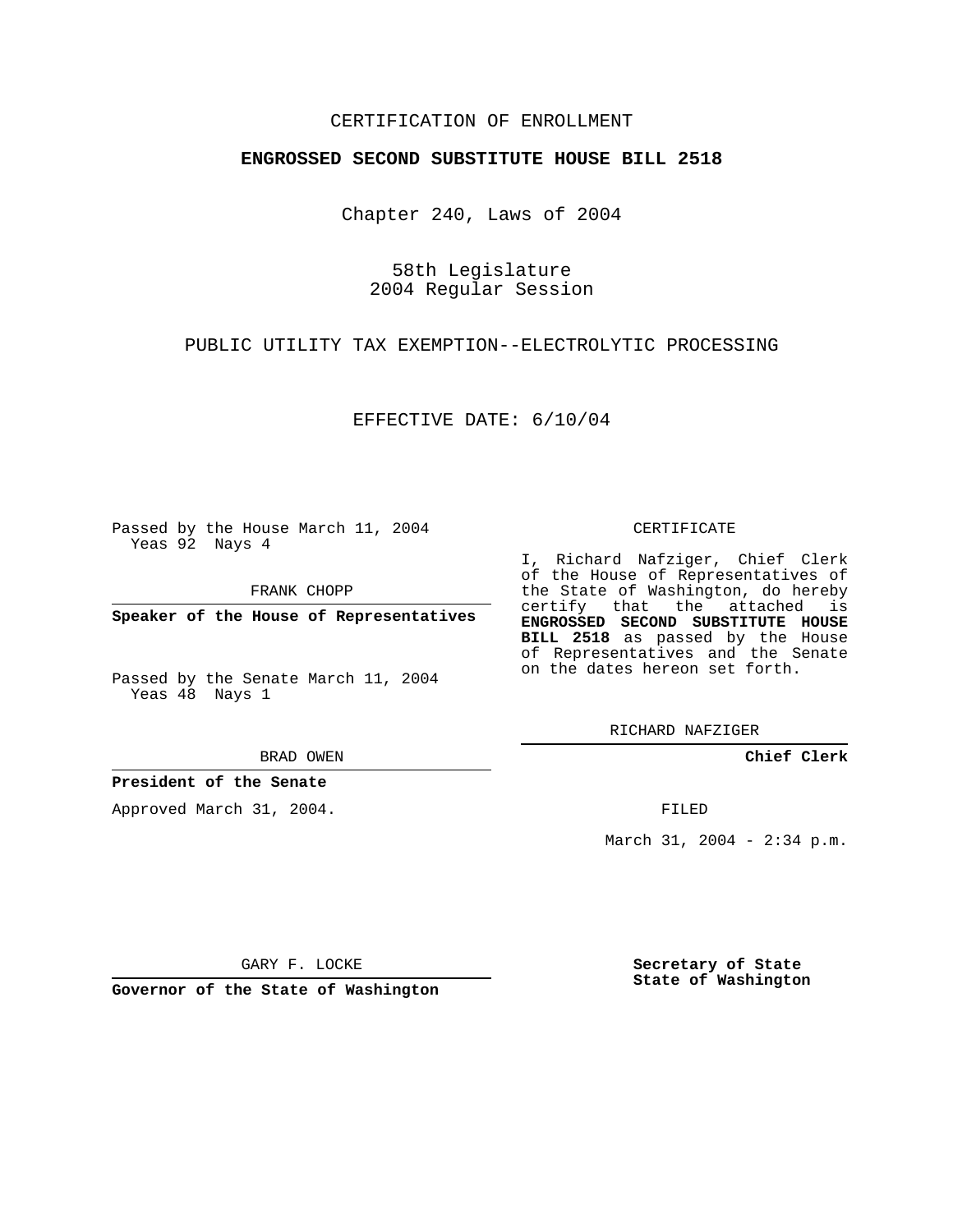## **ENGROSSED SECOND SUBSTITUTE HOUSE BILL 2518** \_\_\_\_\_\_\_\_\_\_\_\_\_\_\_\_\_\_\_\_\_\_\_\_\_\_\_\_\_\_\_\_\_\_\_\_\_\_\_\_\_\_\_\_\_

\_\_\_\_\_\_\_\_\_\_\_\_\_\_\_\_\_\_\_\_\_\_\_\_\_\_\_\_\_\_\_\_\_\_\_\_\_\_\_\_\_\_\_\_\_

AS AMENDED BY THE SENATE

Passed Legislature - 2004 Regular Session

**State of Washington 58th Legislature 2004 Regular Session By** House Committee on Finance (originally sponsored by Representatives Kirby, Conway, Morris, Holmquist and Hinkle)

READ FIRST TIME 02/10/04.

 AN ACT Relating to exempting from the state public utility tax the sales of electricity to an electrolytic processing business; adding a new section to chapter 82.16 RCW; adding a new section to chapter 82.32 RCW; and providing an expiration date.

BE IT ENACTED BY THE LEGISLATURE OF THE STATE OF WASHINGTON:

 NEW SECTION. **Sec. 1.** A new section is added to chapter 82.16 RCW to read as follows:

(1) For the purposes of this section:

 (a) "Chlor-alkali electrolytic processing business" means a person who is engaged in a business that uses more than ten average megawatts of electricity per month in a chlor-alkali electrolytic process to split the electrochemical bonds of sodium chloride and water to make chlorine and sodium hydroxide. A "chlor-alkali electrolytic processing business" does not include direct service industrial customers or their subsidiaries that contract for the purchase of power from the Bonneville power administration as of the effective date of this section.

 (b) "Sodium chlorate electrolytic processing business" means a person who is engaged in a business that uses more than ten average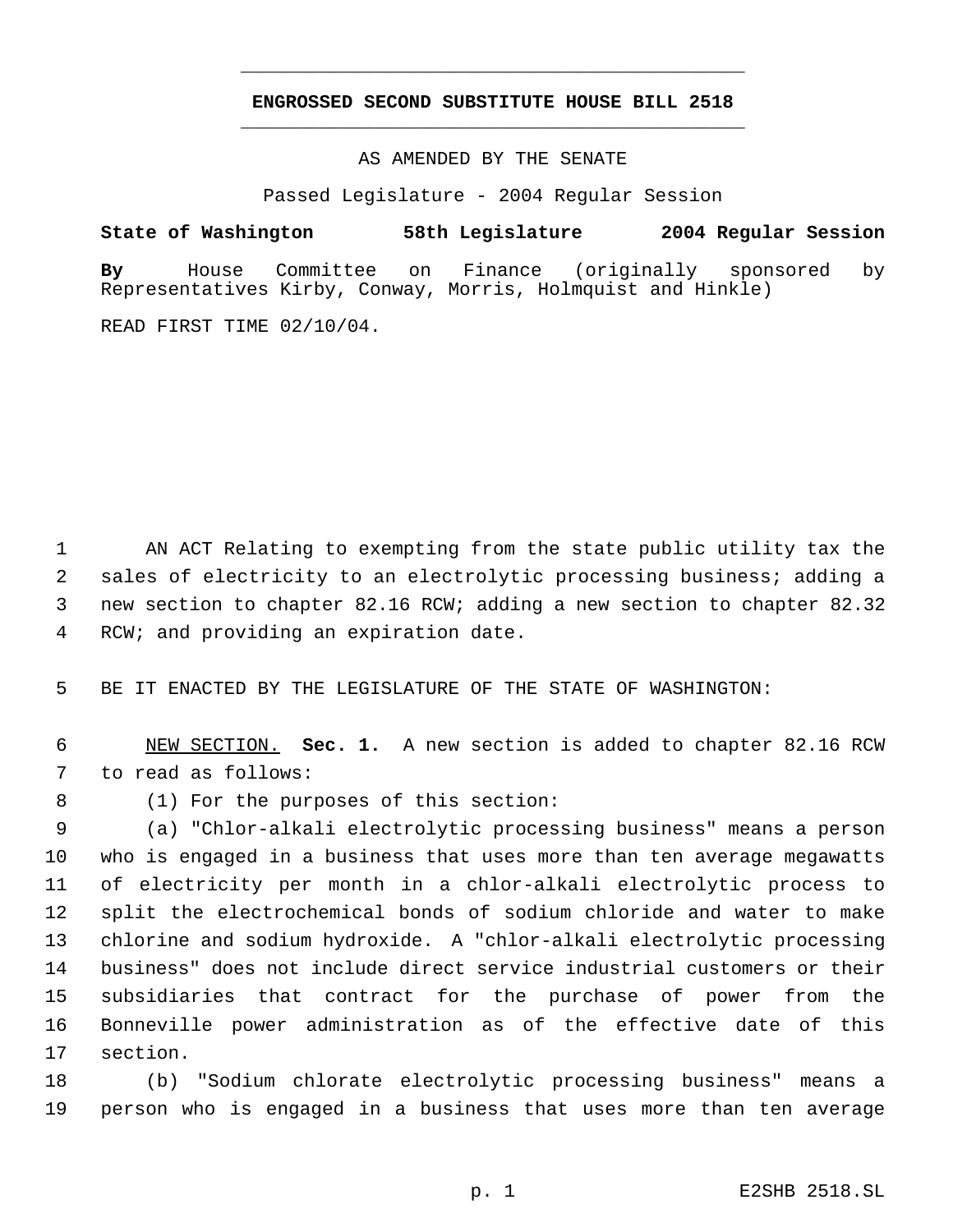megawatts of electricity per month in a sodium chlorate electrolytic process to split the electrochemical bonds of sodium chloride and water to make sodium chlorate and hydrogen. A "sodium chlorate electrolytic processing business" does not include direct service industrial customers or their subsidiaries that contract for the purchase of power from the Bonneville power administration as of the effective date of this section.

 (2) Effective July 1, 2004, the tax levied under this chapter does not apply to sales of electricity made by a light and power business to a chlor-alkali electrolytic processing business or a sodium chlorate electrolytic processing business for the electrolytic process if the contract for sale of electricity to the business contains the following terms:

 (a) The electricity to be used in the electrolytic process is separately metered from the electricity used for general operations of the business;

 (b) The price charged for the electricity used in the electrolytic process will be reduced by an amount equal to the tax exemption available to the light and power business under this section; and

 (c) Disallowance of all or part of the exemption under this section is a breach of contract and the damages to be paid by the chlor-alkali electrolytic processing business or the sodium chlorate electrolytic processing business are the amount of the tax exemption disallowed.

 (3) The exemption provided for in this section does not apply to amounts received from the remarketing or resale of electricity originally obtained by contract for the electrolytic process.

 (4) In order to claim an exemption under this section, the chlor-alkali electrolytic processing business or the sodium chlorate electrolytic processing business must provide the light and power business with an exemption certificate in a form and manner prescribed by the department.

 (5)(a) This section does not apply to sales of electricity made after December 31, 2010.

(b) This section expires June 30, 2011.

 NEW SECTION. **Sec. 2.** A new section is added to chapter 82.32 RCW to read as follows: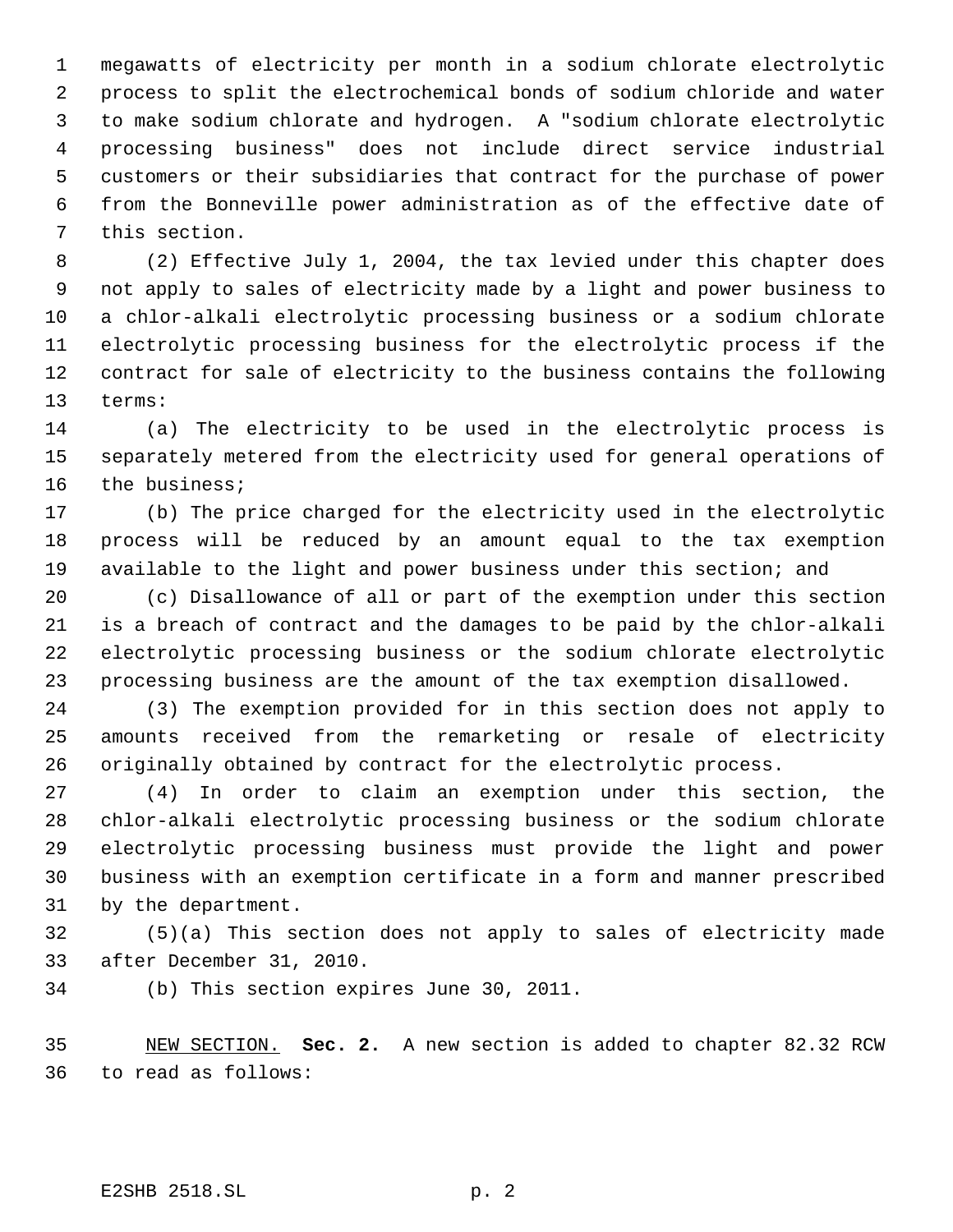(1) For the purposes of this section, "electrolytic processing business tax exemption" means the exemption and preferential tax rate under section 1 of this act.

 (2) The legislature finds that accountability and effectiveness are important aspects of setting tax policy. In order to make policy choices regarding the best use of limited state resources, the legislature needs information to evaluate whether the stated goals of legislation were achieved.

 (3) The goals of the electrolytic processing business tax exemption are:

 (a) To retain family wage jobs by enabling electrolytic processing businesses to maintain production of chlor-alkali and sodium chlorate at a level that will preserve at least seventy-five percent of the jobs that were on the payroll effective January 1, 2004; and

 (b) To allow the electrolytic processing industries to continue production in this state through 2011 so that the industries will be positioned to preserve and create new jobs when the anticipated reduction of energy costs occur.

 (4)(a) A person who receives the benefit of an electrolytic processing business tax exemption shall make an annual report to the department detailing employment, wages, and employer-provided health and retirement benefits per job at the manufacturing site. The report is due by March 31st following any year in which a tax exemption is claimed or used. The report shall not include names of employees. The report shall detail employment by the total number of full-time, part-time, and temporary positions. The report shall indicate the quantity of product produced at the plant during the time period covered by the report. The first report filed under this subsection shall include employment, wage, and benefit information for the twelve-month period immediately before first use of a tax exemption. Employment reports shall include data for actual levels of employment and identification of the number of jobs affected by any employment reductions that have been publicly announced at the time of the report. Information in a report under this section is not subject to the confidentiality provisions of RCW 82.32.330 and may be disclosed to the public upon request.

 (b) If a person fails to submit an annual report under (a) of this subsection by the due date of the report, the department shall declare